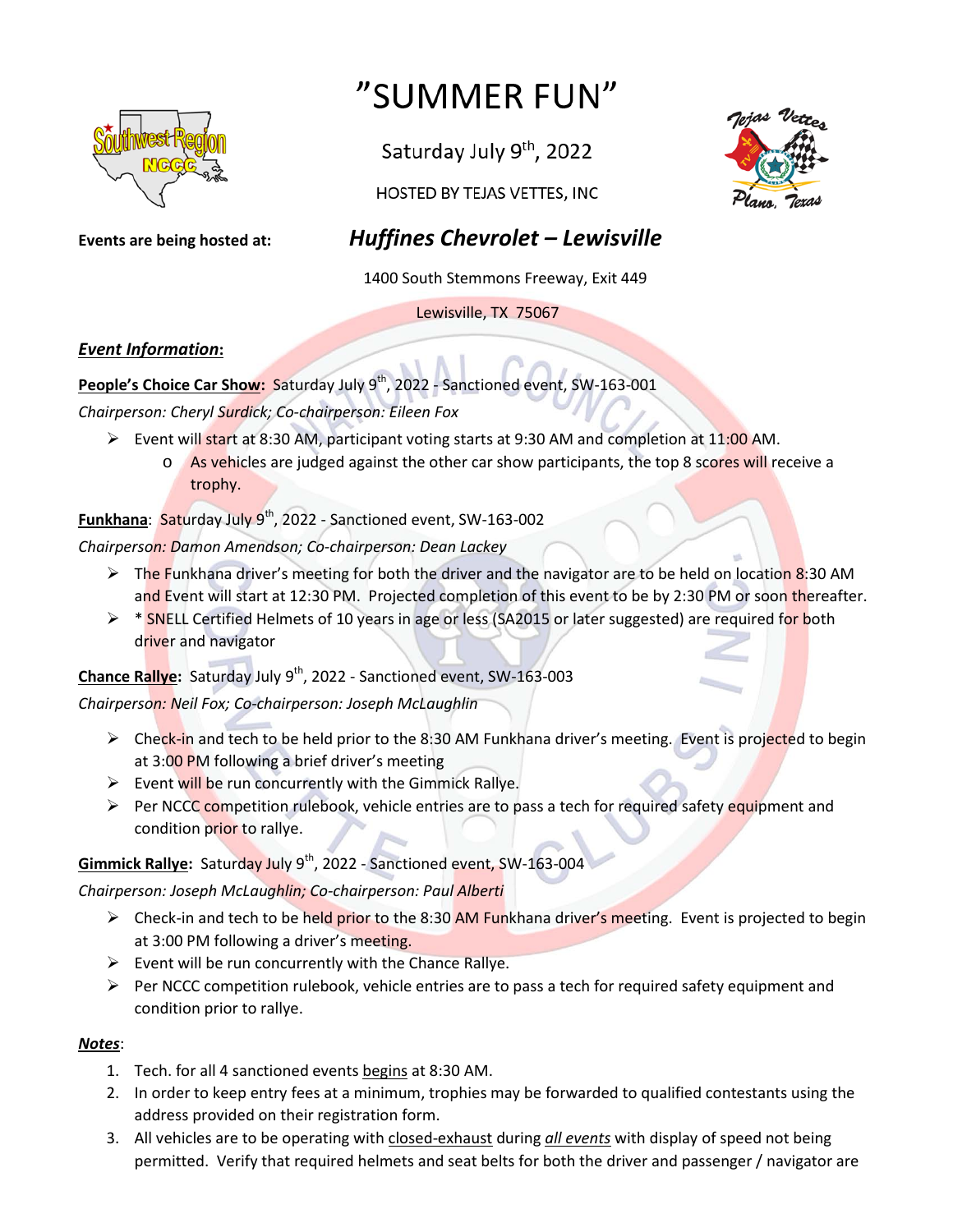as per latest NCCC Competition Rulebook. The rulebook is viewable on the NCCC website (https://www.corvettesnccc.org/Handbook/NCCCRulebook\_2022-2023.html) and a printed copy will be present at the event(s).

- 4. As these events are primarily to show support for the local community and merchants, lunch will not be included. A list of area restaurants will be available at registration.
- 5. As these 4 sanctioned events are to be held on a single day, a host hotel was not been chosen at this time. There is a "La Quinta Hotel" on the west side of I-35E and others within a few miles.
- 6. For questions or concerns relating to these events, hotels, etc. please feel free to contact George Stracke, Tejas Vettes' governor @ (214) 862-5847.

#### *Directions:*

The venue for these events is Huffines Chevrolet – Lewisville; 1400 South Stemmons Freeway, Exit 449; Lewisville, Texas 75067. To clarify: Stemmons Freeway is most often know as interstate I-35E.

Arriving at Lewisville, Texas from the south on I-35E notthbound, take exit #449 and continue driving northbound on the frontage road for approx. 7/10ths of a mile. The dealership will be on the right hand side. Look for the sign to direct you to the appropriate entrance for the event(s).

Arriving at Lewisville, Texas from the north on I-35E southbound, take exit #449, cross over the freeway (I-35) and continue driving northbound on the frontage road for approx. 1/2 of a mile. The dealership will be on the right hand side. Look for the sign to direct you to the appropriate entrance for the event(s).

 **Most important**: Scheduled road construction to the I-35 frontage road is projected to begin a few days prior to the start of the scheduled events which may alter the entrance to the dealership. Please review the latest event flyer before traveling to the event in case the driving directions are updated.